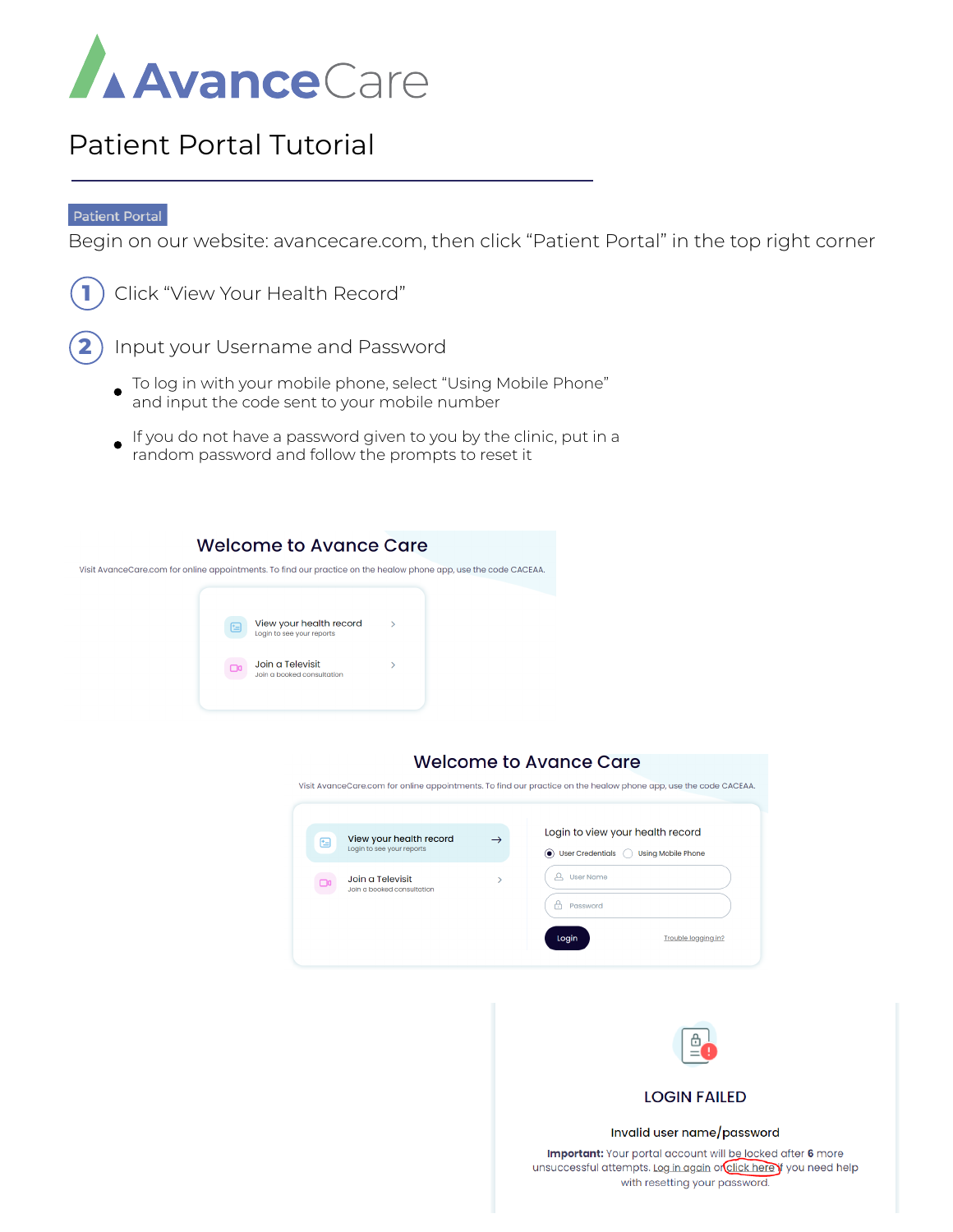$\big)$  When you enter your username and password, you will be prompted to verify your account with a code sent via text or email **3**

- Choose text or email, then click "Send Code" at the bottom of the screen
- Enter the verification code you received, then click "Verify"

Enter a new password that will override the one you received from the clinic initially **4**

| <b>User Validation</b><br>ı.                                                                   |                                                                                                 |
|------------------------------------------------------------------------------------------------|-------------------------------------------------------------------------------------------------|
|                                                                                                | <b>Welcome Portal</b>                                                                           |
| number.                                                                                        | Please select the phone number and the verification code will be sent to the selected           |
| Phone Number<br>(a) *** - *** - 1283 $*$ *** - *** - 1283<br>OR<br>Email<br>nck****e@gmail.com |                                                                                                 |
| How would you like to receive a unique code?                                                   |                                                                                                 |
| ⋓<br>Voice                                                                                     | 同 Text<br>◙                                                                                     |
|                                                                                                |                                                                                                 |
|                                                                                                |                                                                                                 |
| information and re-initiate the process.                                                       | If the number(s) or email above are not correct, please call our offices to update your account |
|                                                                                                | Send Code<br>Cancel                                                                             |
|                                                                                                | <b>Verification Code</b><br>$\overline{2}$                                                      |
|                                                                                                | Please enter the validation code you received on the phone number provided.                     |
|                                                                                                | <b>Resend Code</b><br>Enter code                                                                |
|                                                                                                | Code is valid for 5 minutes or 6 attempts                                                       |
|                                                                                                |                                                                                                 |
|                                                                                                | Verify<br>Cancel                                                                                |
|                                                                                                | <b>Reset Password</b><br>3                                                                      |
|                                                                                                | Please Select your new Password. Refer Password GuideLines to create secure passwords.          |
|                                                                                                | <b>New Password</b>                                                                             |
|                                                                                                |                                                                                                 |
|                                                                                                | <b>Confirm New Password</b>                                                                     |
|                                                                                                |                                                                                                 |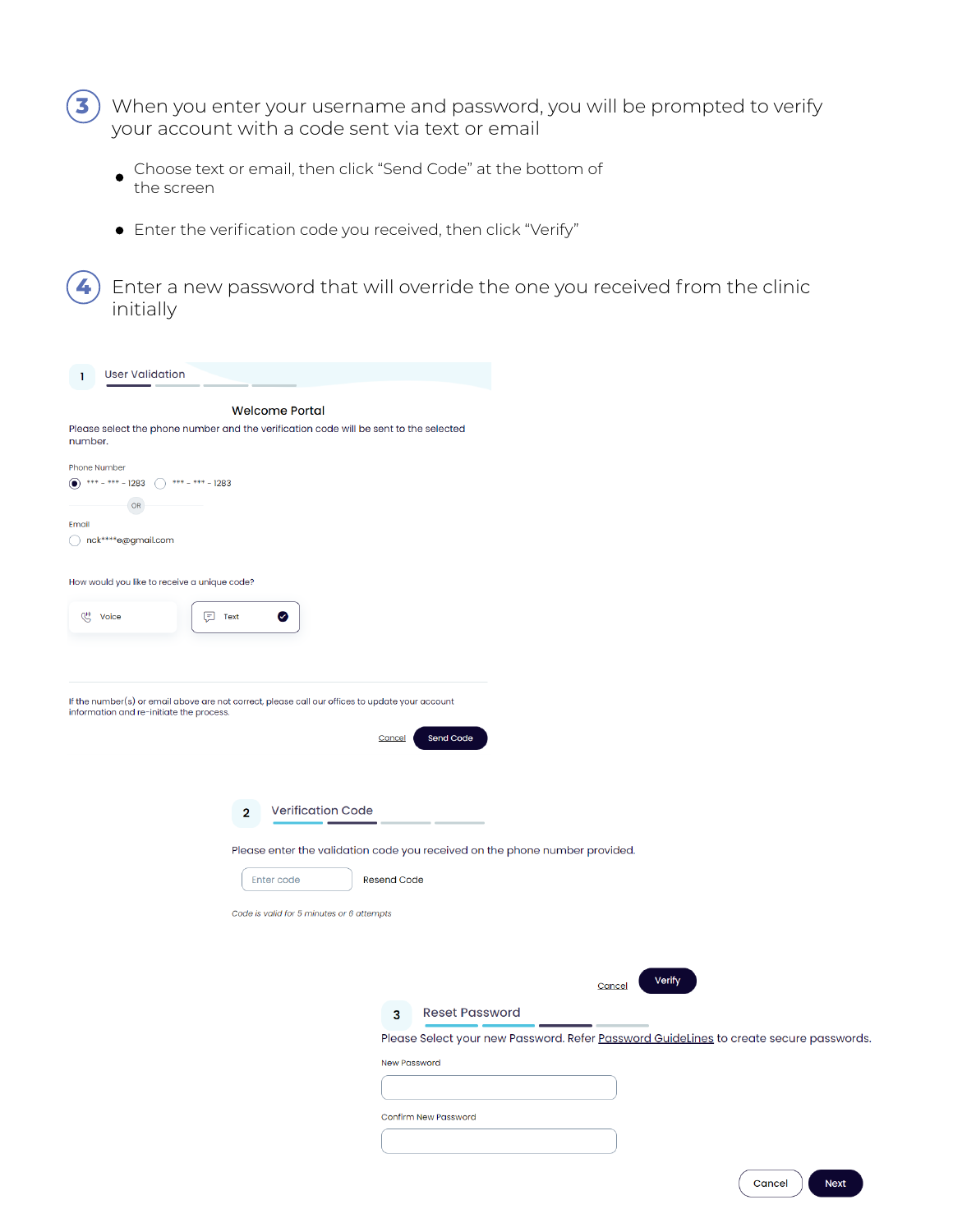#### Read the Practice Consent Form, click the "I have read" box, and then click "Agree & Next" **5**

Read the eClinicalworks Consent Form, click the "I have read" box , and then click "Agree & Next"

**Consent Form**  $\boldsymbol{\Delta}$ 

**6**

Please acknowledge reading and accepting conditions in consent form.

eClinicalworks... Practice Consent Form

ONLINE COMMUNICATION INFORMED CONSENT Instructions for Using Online Communication You agree to take steps to keep your online communication to and from your physician confidential, including the following: Do not store messages on your employer-provided computer; otherwise personal information could be accessed or owned by your employer. Use a screen saver or close your messages instead of<br>leaving your messages on the screen for passersby to read and keep your password safe and private. Do not allow other individuals or other third parties access to the computer(s) in which you store medical<br>communications. Do not use email for medical communications. Standard e-mail lacks security and privacy features and may expose medical communications to employers or other unintended third<br>parties. Withdrawal of this Informed Consent must be done by a written online communication or in writing to your physician's office. Conditions of Using Online Communication The following agreements and procedures relate to online communication: Your physician's office may keep a copy of any online communication from you in your medical record. eClinicalWorks will keep a copy of all medically<br>important online communication in your medical record in an encrypted format. You should print or store From a computer or starge device overal and controlled by you) a copy of any online communication that<br>is important to you. Neither eClinicalWorks nor your physician's office will forward any online communication that<br>comm including through eClinicalWorks, should be used with caution. eClinicalWorks cannot be used for<br>emergencies or other urgent or time-sensitive matters. Any emergency communication or urgent requests must occur by telephone or through other existing emergency communication tools. If there is other, non-<br>urgent information that you do not want transmitted via online communication, you must contact your any side in process of the original control of the control of the control of the properties of confidential<br>information. Follow-up is solely your responsibility. You are responsible for scheduling any necessary<br>control con

 $\begin{bmatrix} \quad \\ \quad \end{bmatrix}$  Thave read the consent form and the above information

Agree & Next

**Decline** 

## YOU DID IT!

Feel free to click on any of the options to familiarize yourself with the Portal. Please see the following tips for additional information.